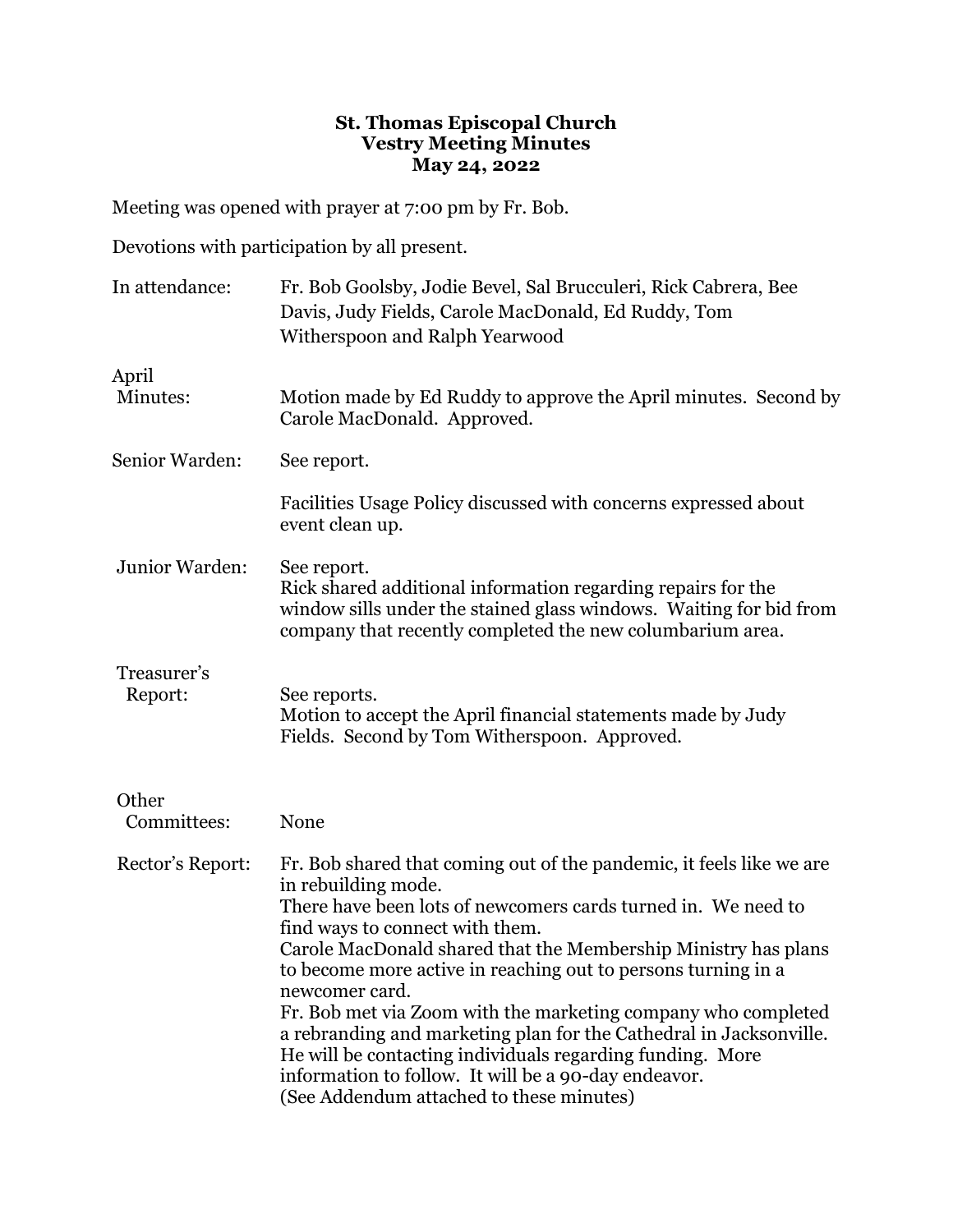St. Thomas Episcopal Church Vestry Meeting Minutes May 24, 2022 Page 2

Executive Session: The Vestry approved moving the spiritual retreat for Fr. Bob from last week's planned time to June 7-10.

Other matters: none

Motion to adjourn by Carole MacDonald with a second by Rick Cabrera. Approved.

The next regular meeting will be on June 21st at 7:00 pm in Room 104.

Meeting was adjourned at 8:04 pm with prayer by Fr. Bob.

Respectfully submitted,

Deborah L. Snedeker Vestry Secretary